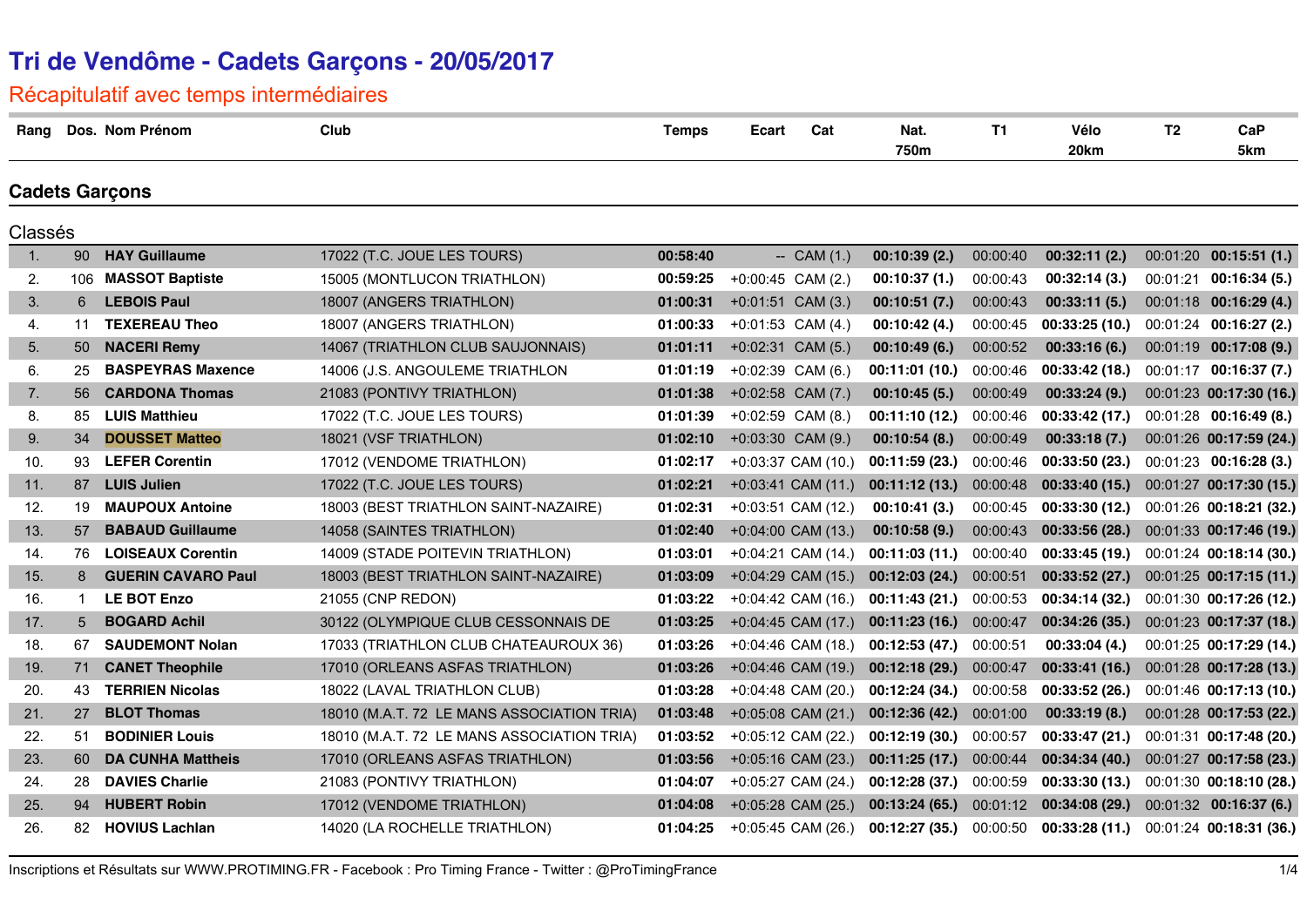#### Récapitulatif avec temps intermédiaires

| Rang |                 | Dos. Nom Prénom            | Club                                              | <b>Temps</b> | Ecart                | Cat | Nat.<br>750m   | <b>T1</b> | Vélo<br>20km            | T <sub>2</sub> | CaP<br>5km              |
|------|-----------------|----------------------------|---------------------------------------------------|--------------|----------------------|-----|----------------|-----------|-------------------------|----------------|-------------------------|
| 27.  |                 | 101 CAILLETTE Abel         | 17067 (TRI ATTITUDE 41)                           | 01:04:25     | +0:05:45 CAM (27.)   |     | $\theta$       |           | $\theta$                |                | $\boldsymbol{0}$        |
| 28.  | 16              | <b>COUTANCEAU Fabien</b>   | 18066 (ST JEAN DE MONTS VENDEE TRIATHLON 01:04:44 |              | +0:06:04 CAM (28.)   |     | 00:12:32 (39.) | 00:00:56  | 00:33:47(20.)           |                | 00:01:45 00:18:26 (33.) |
| 29.  | 38              | <b>FAVREAU Achille</b>     | 18066 (ST JEAN DE MONTS VENDEE TRIATHLON 01:04:48 |              | $+0.06:08$ CAM (29.) |     | 00:12:15(27.)  | 00:00:46  | 00:33:50(24.)           |                | 00:01:33 00:18:43 (40.) |
| 30.  | 79              | <b>MEYER Luc</b>           | 14020 (LA ROCHELLE TRIATHLON)                     | 01:04:56     | +0:06:16 CAM (30.)   |     | 00:12:34(41.)  | 00:00:52  | 00:34:49 (44.)          |                | 00:01:27 00:17:35 (17.) |
| 31.  | $\mathbf{3}$    | <b>DRUNEAU Maxandre</b>    | 21055 (CNP REDON)                                 | 01:05:09     | +0:06:29 CAM (31.)   |     | 00:12:28(36.)  | 00:00:54  | 00:33:31(14.)           |                | 00:01:27 00:19:11 (48.) |
| 32.  | 40              | <b>GUEMARD Louis</b>       | 18025 (LES SABLES VENDEE TRIATHLON)               | 01:05:13     | +0:06:33 CAM (32.)   |     | 00:12:16(28.)  | 00:00:52  | 00:33:48(22)            |                | 00:01:30 00:19:10 (46.) |
| 33.  |                 | 103 CHAPERON Timothee      | 17010 (ORLEANS ASFAS TRIATHLON)                   | 01:05:27     | $+0.06:47$ CAM (33.) |     | 00:13:15(60.)  | 00:01:29  | 00:34:10 (30.)          |                | 00:01:29 00:18:03 (25.) |
| 34.  | $\overline{2}$  | <b>DASSONVILLE Raphael</b> |                                                   | 01:05:31     | +0:06:51 CAM (34.)   |     | 00:11:42 (20.) | 00:01:08  | 00:36:01 (58.)          |                | 00:01:42 00:17:48 (21.) |
| 35.  | 12 <sup>1</sup> | <b>DAMIEN Tristan</b>      | 18089 (TRIATHLON COTE D AMOUR)                    | 01:05:33     | +0:06:53 CAM (35.)   |     | 00:12:38(43)   | 00:00:51  | 00:34:51(46)            |                | 00:01:30 00:18:05 (26.) |
| 36.  | 18              | <b>GALERNE Lucas</b>       | 18091 (TRI VELOCE SAINT SEBASTIEN)                | 01:05:36     | +0:06:56 CAM (36.)   |     | 00:12:59(50.)  | 00:00:48  | 00:34:30 (36.)          |                | 00:01:30 00:18:09 (27.) |
| 37.  | 44              | <b>MILLAU Elouan</b>       | 21083 (PONTIVY TRIATHLON)                         | 01:05:47     | +0:07:07 CAM (37.)   |     | 00:12:22 (32.) | 00:01:10  | 00:35:15(51)            |                | 00:01:39 00:18:11 (29.) |
| 38.  | 52              | <b>OLLIVIER Quentin</b>    | 21025 (ECUREUILS DE PLOUAY)                       | 01:05:59     | +0:07:19 CAM (38.)   |     | 00:12:57 (48.) | 00:00:56  | 00:34:37 (41.)          |                | 00:01:36 00:18:27 (34.) |
| 39.  |                 | 37 TASSET Benoit           | 21083 (PONTIVY TRIATHLON)                         | 01:06:04     | +0:07:24 CAM (39.)   |     | 00:13:19(62)   | 00:00:52  | 00:34:19(33)            |                | 00:01:37 00:18:28 (35.) |
| 40.  | 69              | <b>JOLY Luca</b>           | 17033 (TRIATHLON CLUB CHATEAUROUX 36)             | 01:06:05     | +0:07:25 CAM (40.)   |     | 00:12:23 (33.) | 00:00:56  | 00:33:51 (25.)          |                | 00:01:39 00:19:52 (59.) |
| 41.  | 62              | <b>JOURDAN Leo</b>         | 21086 (CEPS DINAN ARMOR TRIATHLON)                | 01:06:18     | +0:07:38 CAM (41.)   |     | 00:11:55(22.)  | 00:00:57  | 00:34:12(31)            |                | 00:01:31 00:20:11 (62.) |
| 42.  | 20              | <b>MARTIN Enzo</b>         | 18112 (SNLS44)                                    | 01:06:30     | +0:07:50 CAM (42.)   |     | 00:13:13(59)   | 00:00:52  | 00:34:22 (34.)          |                | 00:01:37 00:18:56 (44.) |
| 43.  | 78              | <b>LECOINTRE Valentin</b>  | 14009 (STADE POITEVIN TRIATHLON)                  | 01:06:44     | $+0.08.04$ CAM (43.) |     | 00:12:58(49)   | 00:01:11  | 00:34:38(42)            |                | 00:01:32 00:19:10 (47.) |
| 44.  | 41              | <b>ROUSSE Elouan</b>       | 21083 (PONTIVY TRIATHLON)                         | 01:06:50     | +0:08:10 CAM (44.)   |     | 00:11:12 (14.) | 00:00:49  | 00:35:02 (49.)          |                | 00:01:39 00:20:38 (66.) |
| 45.  | <b>22</b>       | <b>KERSANTE Goulven</b>    | 30122 (OLYMPIQUE CLUB CESSONNAIS DE               | 01:07:03     | $+0.08:23$ CAM (45.) |     | 00:12:30(38.)  | 00:01:03  | 00:35:09(50.)           |                | 00:01:38 00:19:25 (51.) |
| 46.  | 64              | <b>BAUDIN Lucas</b>        | 17033 (TRIATHLON CLUB CHATEAUROUX 36)             | 01:07:16     | +0:08:36 CAM (46.)   |     | 00:13:00(51.)  | 00:00:52  | 00:34:32 (37.)          |                | 00:01:37 00:19:45 (56.) |
| 47.  | 92 <sup>°</sup> | <b>BARBEY Mathieu</b>      | 17022 (T.C. JOUE LES TOURS)                       | 01:07:19     | +0:08:39 CAM (47.)   |     | 00:13:02(53)   | 00:00:49  | 00:34:32 (38.)          |                | 00:01:35 00:19:46 (57.) |
| 48.  | 99              | <b>GOUBET Hubert</b>       | 17067 (TRI ATTITUDE 41)                           | 01:07:21     | $+0.08:41$ CAM (48.) |     | 00:12:22(31.)  | 00:00:51  | 00:35:18 (52.)          |                | 00:01:37 00:19:42 (54.) |
| 49.  | 61              | <b>JOURDAN Duncan</b>      | 21086 (CEPS DINAN ARMOR TRIATHLON)                | 01:07:25     | $+0.08:45$ CAM (49.) |     | 00:11:19(15.)  | 00:00:53  | 00:34:54(47)            |                | 00:01:38 00:21:13 (69.) |
| 50.  | 23              | <b>BINELLI Baptiste</b>    | 18111 (CORMARIS TRIATHLON)                        | 01:07:53     | +0:09:13 CAM (50.)   |     | 00:13:35 (71.) | 00:01:06  | 00:35:58(57)            |                | 00:01:32 00:18:21 (31.) |
| 51.  | 42              | <b>DUNEAU Evan</b>         | 30101 (ASPTT 36 SPORT NATURE)                     | 01:07:53     | $+0.09:13$ CAM (51.) |     | 00:11:37(19)   | 00:00:46  | 00:34:44(43)            |                | 00:01:45 00:21:33 (71.) |
| 52.  | 45              | <b>RAPPAILLES Romaric</b>  | 18109 (LES HERBIERS VENDEE TRIATHLON)             | 01:08:05     | +0:09:25 CAM (52.)   |     | 00:12:33(40.)  | 00:00:55  | 00:37:02(68.)           |                | 00:01:32 00:18:31 (37.) |
| 53.  | 26              | <b>LABLEE Samuel</b>       | 18033 (ASPTT ANGERS)                              | 01:08:26     | +0:09:46 CAM (53.)   |     | 00:13:13(58)   | 00:00:55  | 00:36:26 (64.)          |                | 00:01:39 00:18:48 (42.) |
| 54.  | 73              | <b>HUNI DEMAIN Merlin</b>  | 14019 (T.C.G. 79 PARTHENAY)                       | 01:08:44     | +0:10:04 CAM (54.)   |     | 00:12:51(46.)  | 00:00:49  | 00:34:49 (45.)          |                | 00:01:38 00:21:05 (67.) |
| 55.  |                 | 72 GOZIM Swan              | 17010 (ORLEANS ASFAS TRIATHLON)                   | 01:09:08     | $+0:10:28$ CAM (55.) |     | 00:13:34(70)   |           | 00:00:52 00:35:57 (56.) |                | 00:01:34 00:19:38 (53.) |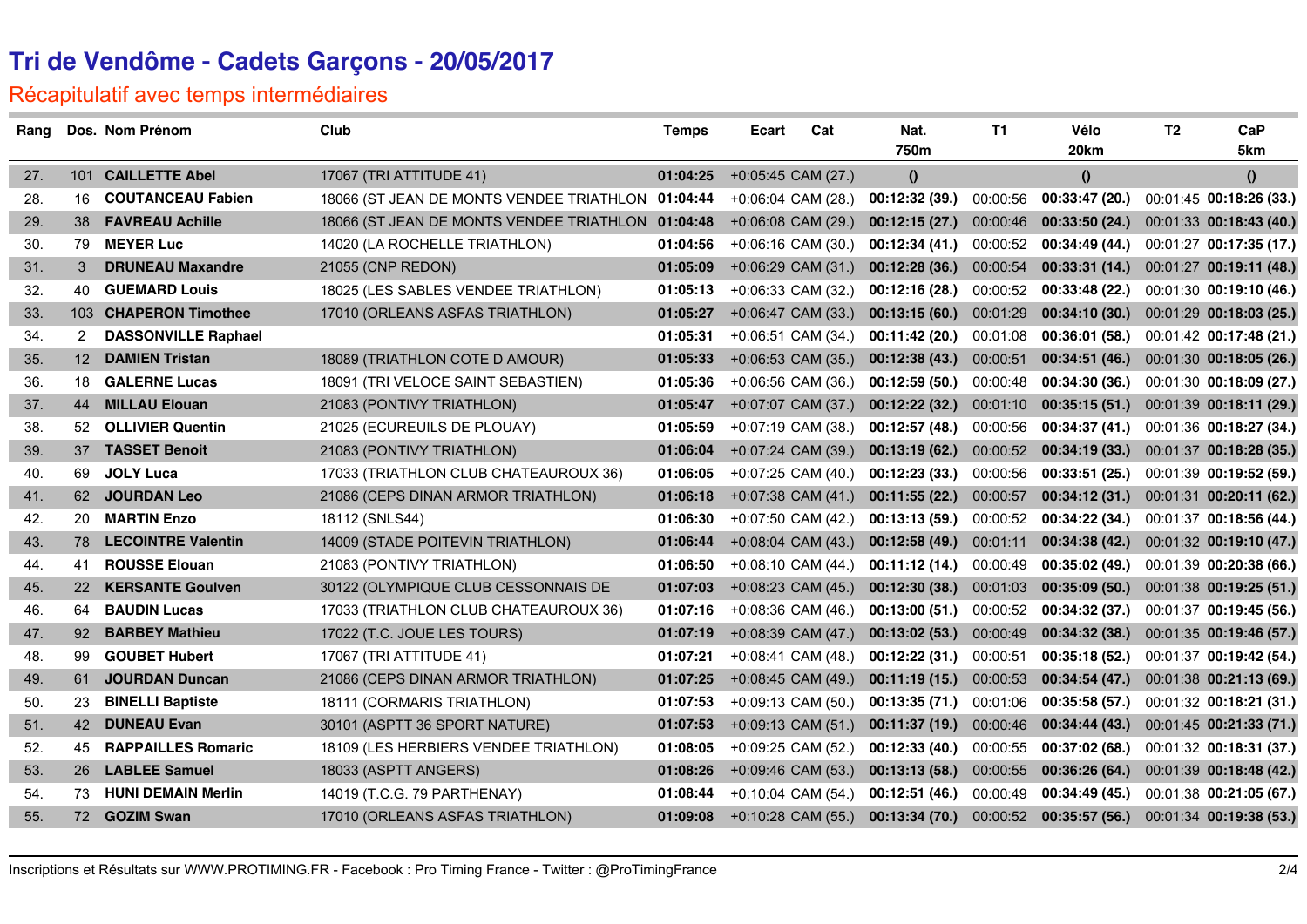#### Récapitulatif avec temps intermédiaires

| Rang |     | Dos. Nom Prénom             | Club                                              | <b>Temps</b> | <b>Ecart</b> | Cat                  | Nat.<br>750m   | <b>T1</b> | Vélo<br>20km   | T <sub>2</sub> | CaP<br>5km              |
|------|-----|-----------------------------|---------------------------------------------------|--------------|--------------|----------------------|----------------|-----------|----------------|----------------|-------------------------|
| 56.  | 14  | <b>KOHNER Pol</b>           | 18007 (ANGERS TRIATHLON)                          | 01:09:17     |              | +0:10:37 CAM (56.)   | 00:14:12 (79.) | 00:00:52  | 00:35:21 (53.) |                | 00:01:33 00:19:44 (55.) |
| 57.  | 80  | <b>TOURNACHE Aurelien</b>   | 14020 (LA ROCHELLE TRIATHLON)                     | 01:09:21     |              | +0:10:41 CAM (57.)   | 00:13:32(68.)  | 00:01:16  | 00:36:16(61)   |                | 00:01:49 00:19:34 (52.) |
| 58.  | 39  | <b>PEVEDIC Valentin</b>     | 21057 (PLOEMEUR TRIATHLON)                        | 01:09:27     |              | +0:10:47 CAM (58.)   | 00:12:04(25.)  | 00:00:53  | 00:35:52(54)   |                | 00:01:43 00:21:33 (70.) |
| 59.  | 9   | <b>LEQUITTE Thomas</b>      | 21018 (A.S.A.E.C. COETQUIDAN TRIATHLON)           | 01:09:35     |              | $+0:10:55$ CAM (59.) | 00:12:43(44)   | 00:01:00  | 00:37:41 (72.) |                | 00:01:46 00:19:12 (49.) |
| 60.  | 30  | <b>BREHERET Enzo</b>        | 18033 (ASPTT ANGERS)                              | 01:09:40     |              | $+0:11:00$ CAM (60.) | 00:13:33(69)   | 00:01:02  | 00:35:53(55)   |                | 00:01:31 00:20:14 (63.) |
| 61.  | 104 | <b>ROLLO Jean Baptiste</b>  | 18033 (ASPTT ANGERS)                              | 01:09:41     |              | +0:11:01 CAM (61.)   | 00:13:37 (72.) | 00:00:56  | 00:37:32(71)   |                | 00:01:33 00:18:32 (38.) |
| 62.  | 89  | <b>BEJEAULT Gabriel</b>     | 17022 (T.C. JOUE LES TOURS)                       | 01:10:05     |              | +0:11:25 CAM (62.)   | 00:14:39 (83.) | 00:00:49  | 00:36:43(66)   |                | 00:01:46 00:18:44 (41.) |
| 63.  | 81  | <b>RICKETTS Mathieu</b>     | 14020 (LA ROCHELLE TRIATHLON)                     | 01:10:10     |              | $+0:11:30$ CAM (63.) | 00:13:12(57.)  | 00:00:57  | 00:38:07 (74.) |                | 00:01:41 00:18:53 (43.) |
| 64.  | 70  | <b>CLOUE Romain</b>         | 17033 (TRIATHLON CLUB CHATEAUROUX 36)             | 01:10:35     |              | +0:11:55 CAM (64.)   | 00:14:55 (87.) | 00:00:54  | 00:36:35(65)   |                | 00:01:43 00:19:07 (45.) |
| 65.  | 32  | <b>MINGOT Matteo</b>        | 18086 (ENDURANCE 72 TRIATHLON)                    | 01:11:09     |              | +0:12:29 CAM (65.)   | 00:13:22(63)   | 00:01:00  | 00:37:57(73)   |                | 00:01:39 00:19:51 (58.) |
| 66.  | 68  | <b>MARTIN Vincent</b>       | 17033 (TRIATHLON CLUB CHATEAUROUX 36)             | 01:11:18     |              | +0:12:38 CAM (66.)   | 00:14:30 (81.) | 00:01:06  | 00:36:51(67)   |                | 00:01:38 00:19:58 (61.) |
| 67.  | 49  | <b>TAILLANDIER Gael</b>     | 21086 (CEPS DINAN ARMOR TRIATHLON)                | 01:11:48     |              | +0:13:08 CAM (67.)   | 00:13:01(52.)  | 00:00:51  | 00:34:34 (39.) |                | 00:01:37 00:24:14 (85.) |
| 68.  | 58  | <b>ROUTIER Nicolas</b>      | 21024 (RENNES TRIATHLON)                          | 01:11:48     |              | +0:13:08 CAM (68.)   | 00:13:28(66.)  | 00:01:08  | 00:36:11 (60.) |                | 00:01:45 00:22:11 (75.) |
| 69.  | 77  | <b>CHUSSEAU Theo</b>        | 14009 (STADE POITEVIN TRIATHLON)                  | 01:11:49     |              | +0:13:09 CAM (69.)   | 00:13:06 (56.) | 00:00:53  | 00:38:23(75)   |                | 00:01:42 00:20:21 (64.) |
| 70.  | 48  | <b>DOS SANTOS Tom</b>       | 18010 (M.A.T. 72 LE MANS ASSOCIATION TRIA)        | 01:11:56     |              | +0:13:16 CAM (70.)   | 00:13:57(76.)  | 00:00:55  | 00:37:26 (70.) |                | 00:01:46 00:20:33 (65.) |
| 71.  | 24  | <b>GUILLEMAND Alexandre</b> | 18105 (LA ROCHE VENDEE TRIATHLON)                 | 01:12:55     |              | $+0:14:15$ CAM (71.) | 00:11:32(18.)  | 00:00:54  | 00:38:29(77.)  |                | 00:01:45 00:22:55 (79.) |
| 72.  | 36  | <b>LECOT Florian</b>        | 18010 (M.A.T. 72 LE MANS ASSOCIATION TRIA)        | 01:12:57     |              | +0:14:17 CAM (72.)   | 00:13:32(67)   | 00:00:55  | 00:36:21(62)   |                | 00:01:55 00:23:05 (81.) |
| 73.  | 17  | <b>AZAIS Lucas</b>          | 18066 (ST JEAN DE MONTS VENDEE TRIATHLON 01:13:21 |              |              | +0:14:41 CAM (73.)   | 00:13:17(61.)  | 00:01:13  | 00:40:52 (87.) |                | 00:01:46 00:19:13 (50.) |
| 74.  | 86  | <b>LEBOISNE Thomas</b>      | 17022 (T.C. JOUE LES TOURS)                       | 01:13:54     |              | +0:15:14 CAM (74.)   | 00:17:13 (96.) | 00:01:18  | 00:34:59 (48.) |                | 00:02:05 00:21:43 (73.) |
| 75.  | 35  | <b>BLANCHARD Timothee</b>   | 18086 (ENDURANCE 72 TRIATHLON)                    | 01:14:16     |              | +0:15:36 CAM (75.)   | 00:15:20 (92.) | 00:01:11  | 00:40:23 (84.) |                | 00:01:44 00:18:33 (39.) |
| 76.  | 31  | <b>CHALUMEAU Valentin</b>   | 18033 (ASPTT ANGERS)                              | 01:14:17     |              | +0:15:37 CAM (76.)   | 00:13:23 (64.) | 00:00:54  | 00:38:28 (76.) |                | 00:01:57 00:22:28 (77.) |
| 77.  | 91  | <b>NONET Hugo</b>           | 17022 (T.C. JOUE LES TOURS)                       | 01:14:24     |              | $+0:15:44$ CAM (77.) | 00:17:06 (95.) | 00:01:50  | 00:37:24 (69.) |                | 00:01:58 00:19:54 (60.) |
| 78.  | 75  | <b>RUBY GAUTHIER Colin</b>  | 17029 (CHARTRES METROPOLE TRIATHLON)              | 01:14:45     |              | +0:16:05 CAM (78.)   | 00:14:41 (84.) | 00:01:13  | 00:38:32 (79.) |                | 00:01:47 00:21:33 (72.) |
| 79.  | 105 | <b>HOOLOOMANN Ashwin</b>    | 17067 (TRI ATTITUDE 41)                           | 01:15:30     |              | +0:16:50 CAM (79.)   | 00:20:37 (98.) | 00:01:16  | 00:31:22(1.)   |                | 00:01:54 00:23:33 (83.) |
| 80.  | 4   | <b>LE TARNEC Josselin</b>   | 21018 (A.S.A.E.C. COETQUIDAN TRIATHLON)           | 01:16:04     |              | +0:17:24 CAM (80.)   | 00:14:12(78)   | 00:00:56  | 00:38:58 (81.) |                | 00:01:42 00:22:56 (80.) |
| 81.  | 100 | <b>BAILLY Thomas</b>        | 17067 (TRI ATTITUDE 41)                           | 01:16:10     |              | +0:17:30 CAM (81.)   | 00:15:01 (89.) | 00:01:01  | 00:36:23(63)   |                | 00:01:44 00:24:47 (87.) |
| 82.  | 96  | <b>MEILHON Mathis</b>       | 17012 (VENDOME TRIATHLON)                         | 01:16:41     |              | +0:18:01 CAM (82.)   | 00:13:49 (74.) | 00:01:05  | 00:41:43 (90.) |                | 00:01:55 00:21:11 (68.) |
| 83.  | 97  | <b>LANCHOU Hippolyte</b>    | 21024 (RENNES TRIATHLON)                          | 01:16:54     |              | +0:18:14 CAM (83.)   | 00:13:06 (55.) | 00:01:09  | 00:38:33 (80.) |                | 00:01:50 00:25:17 (90.) |
| 84.  | 84  | <b>LEROY Mateo</b>          | 17022 (T.C. JOUE LES TOURS)                       | 01:16:59     |              | $+0:18:19$ CAM (84.) | 00:14:51(86.)  | 00:01:21  | 00:39:36 (82.) |                | 00:01:57 00:22:32 (78.) |